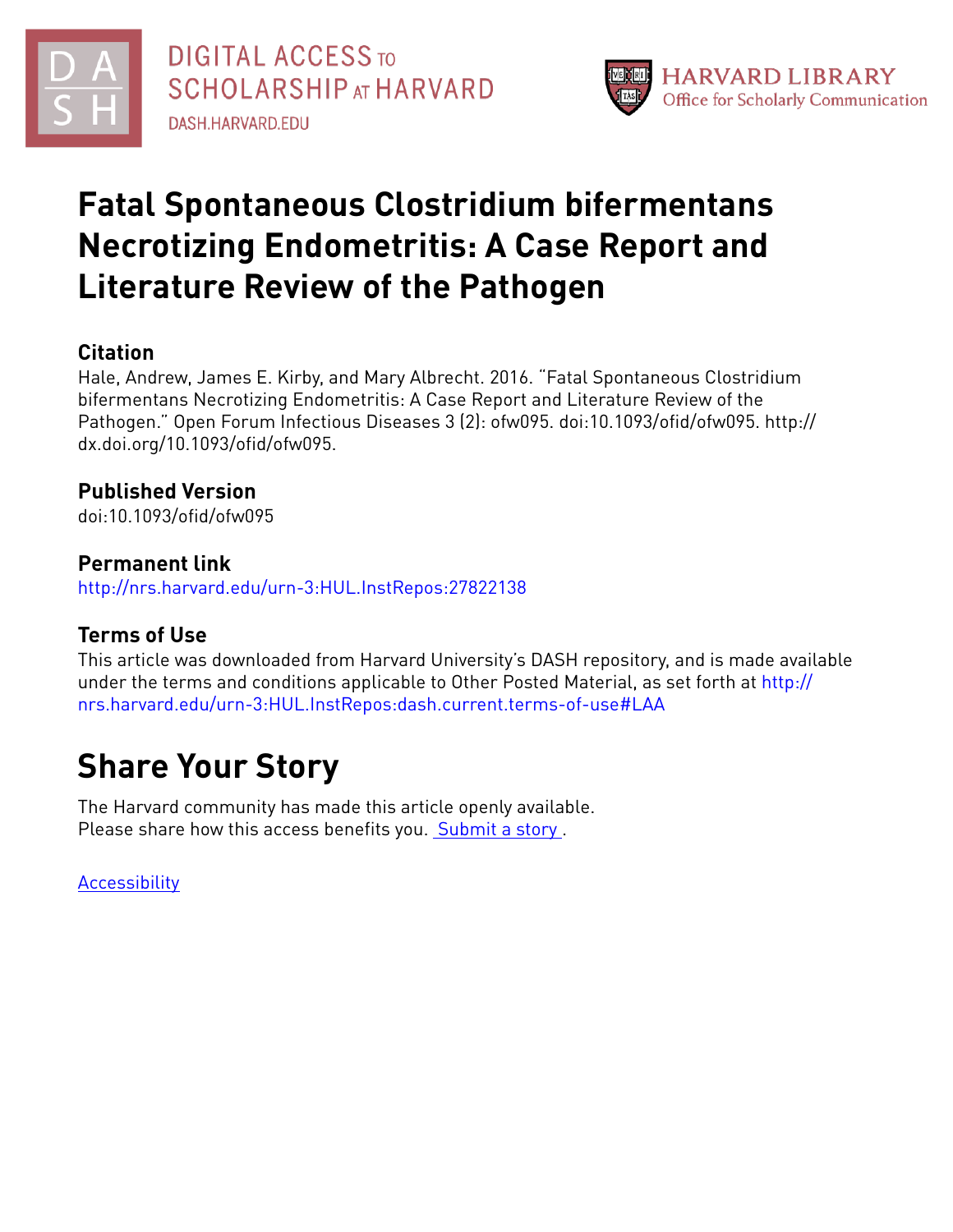BRIEF REPORT



### Fatal Spontaneous Clostridium bifermentans Necrotizing Endometritis: A Case Report and Literature Review of the Pathogen

#### Andrew Hale,<sup>1</sup> James E. Kirby,<sup>2,3</sup> and Mary Albrecht<sup>1,4</sup>

<sup>1</sup>Division of Infection Diseases, <sup>2</sup>Department of Clinical Microbiology, Beth Israel Deaconess Medical Center, Departments of <sup>3</sup>Pathology, and <sup>4</sup>Medicine, Harvard Medical School, Boston, **Massachusetts** 

Clostridium bifermentans is a rare pathogen in humans. A fatal case of fulminant endometritis with toxic shock and capillary leak secondary to C bifermentans infection in a young woman is described, and this is compared to all 13 previously described cases of C bifermentans infection.

Keywords. capillary leak; Clostridium bifermentans; Clostridium sordellii; hyperleukocytosis; toxic shock syndrome.

In October 2014, a 33-year-old woman with history of abnormal uterine bleeding status post an uncomplicated endometrial ablation 5 months prior developed new onset dysuria and grayish, malodorous vaginal discharge. Her white blood cell count was  $16 \times 10^3$  cells/mm<sup>3</sup> and her hematocrit was 39%. She was prescribed levofloxacin but never filled it. Three days later, she was hospitalized after multiple syncopal events at home. On admission, blood pressure was 74/24 mmHg. She was afebrile, without rash, and extremities were cool. Abdominal exam was notable for obesity but was otherwise benign. Pelvic examination showed no cervical motion tenderness, cervical discharge, or other abnormality. Urine β-human chorionic gonadotropin was negative. White blood cell count was  $60 \times 10^3$  cells/mm<sup>3</sup>; hematocrit 42%; platelets  $38 \times 10^3$  cells/ mm<sup>3</sup>; and lactate 6.5 mmol/L. Computed tomography (CT) scan of the abdomen and pelvis showed ascites, and a pelvic ultrasound was unremarkable. Empiric antibiotic therapy with vancomycin, cefepime, and metronidazole was initiated, and she was transferred to the intensive care unit. Twelve hours after admission, her white blood cell count rose to

#### Open Forum Infectious Diseases®

 $113 \times 10^3$  cells/mm<sup>3</sup>, and hematocrit was 58%, despite having received 12 liters of intravenous (IV) normal saline. Lactate increased to 13.5 mmol/L. Tobramycin, clindamycin, and doxycycline were added for sepsis. Despite vasopressor support, she required massive IV fluid resuscitation to maintain pressures and perfusion, receiving 26 liters during the first 24 hours and 51 liters by 72 hours. In addition, she showed signs of disseminated intravascular coagulation (DIC) and received 46 units of blood product (fresh frozen plasma, platelets, and cryoprecipitate) over 72 hours. Transthoracic echocardiogram showed a large pericardial effusion with cardiac tamponade, which required pericardial drain placement with removal of 1500 mL transudative fluid. She also developed large bilateral pleural effusions and required bilateral chest tube placement with 4 liters per day transudative fluid output. Given the profound intra-abdominal fluid, there was concern for potential abdominal catastrophe; thus, she had an exploratory laparotomy, which was negative for any signs of intraabdominal infection or viscous perforation, although there was massive ascites. The uterus was hyperemic but not grossly infected or boggy. Vaginal swabs did not isolate Staphylococcus aureus or yeast; cervical swabs were negative for gonorrhea and chlamydia by nucleic acid amplification testing. Blood smear showed marked neutrophilia and no evidence of hematologic malignancy. Bone marrow biopsy was negative for malignancy. Human immunodeficiency virus-1 antibody was negative. Blood, urine, pleural fluid, pericardial fluid, peritoneal fluid, and sputum cultures were negative for microorganisms. She developed profound anasarca, and a repeat pelvic or ophthalmologic exam was unable to be performed because of massive edema. Her clinical picture was felt to be consistent with a toxin-mediated process, potentially related to Clostridium sordellii given how this pathogen typically presents. Thus, to remove potential toxin, empiric plasmapheresis was started on hospital day 3, which showed immediate improvement in hemodynamics, and fluid was able to be removed with continuous venovenous hemofiltration. On hospital day 4, her edema had improved and the team was able to examine her pupils, which were found to be fixed and dilated. A CT head scan showed diffuse cerebral edema and tonsillar herniation. A family meeting was convened, life support was withdrawn, and she died shortly thereafter. An autopsy demonstrated diffuse edema and evidence of DIC in all organs. Diffuse endometrial necrosis was noted on histopathological examination of the uterus. Special stains demonstrated large, boxcar-shaped, Gram-positive rods within endometrial tissue. Uterine tissue submitted to the Centers for Disease Control and Prevention confirmed the presence of clostridial species by immunohistochemical

Received 16 December 2015; accepted 9 May 2016.

Correspondence: A. Hale, Lowry Medical Office Building, 110 Francis Street, Suite GB, Boston, MA 02215 ([ahale@bidmc.harvard.edu](mailto:ahale@bidmc.harvard.edu)).

<sup>©</sup> The Author 2016. Published by Oxford University Press on behalf of the Infectious Diseases Society of America. This is an Open Access article distributed under the terms of the Creative Commons Attribution-NonCommercial-NoDerivs licence [\(http://creativecommons.org/licenses/](http://creativecommons.org/licenses/by-nc-nd/4.0/) [by-nc-nd/4.0/\)](http://creativecommons.org/licenses/by-nc-nd/4.0/), which permits non-commercial reproduction and distribution of the work, in any medium, provided the original work is not altered or transformed in any way, and that the work is properly cited. For commercial re-use, please contact journals.permissions@oup.com. DOI: 10.1093/ofid/ofw095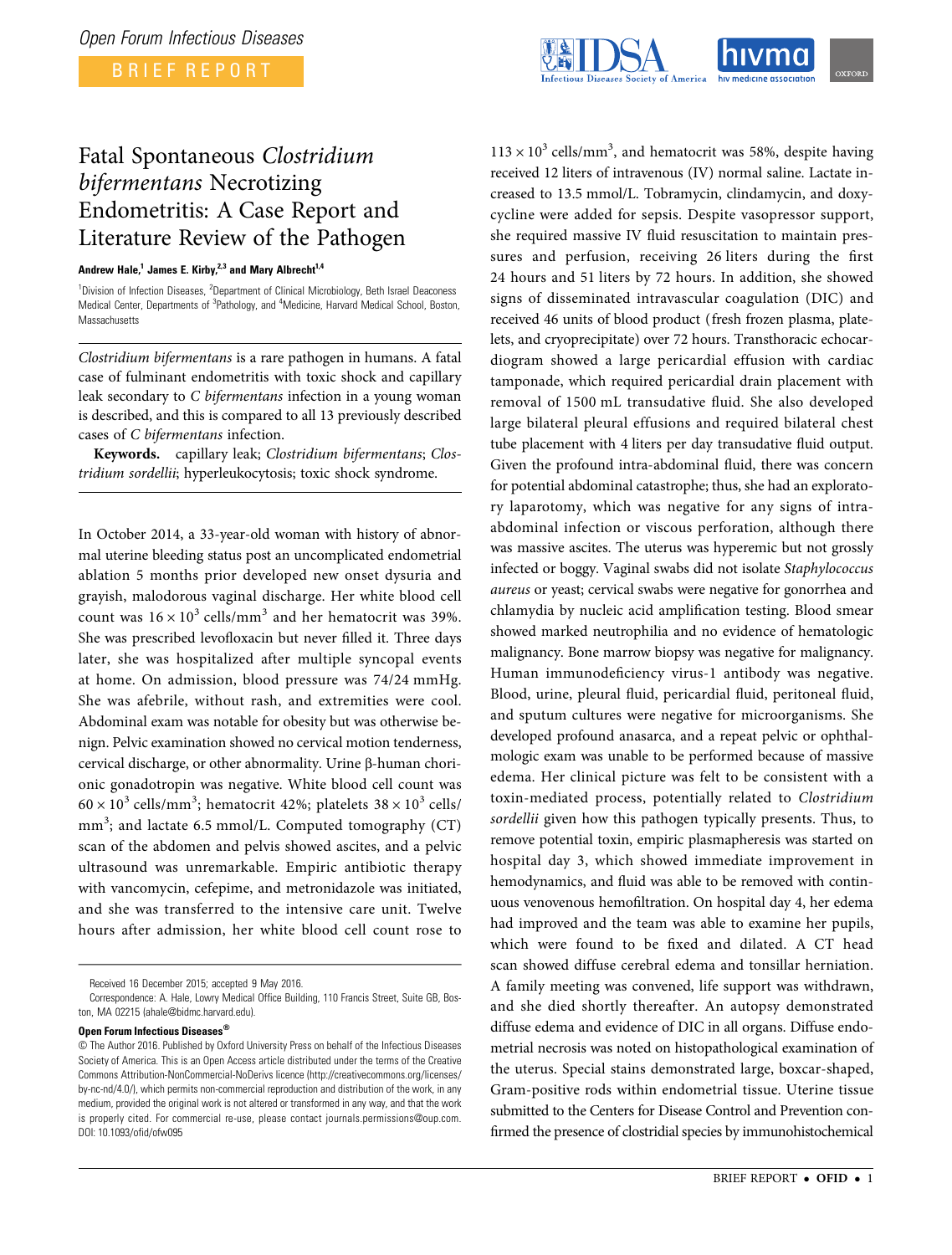

Figure 1. Positive immunohistochemical staining (dark pink) for *Clostridium* species within areas of endometrial necrosis.

staining within the areas of endometrial necrosis (Figure 1). Although polymerase chain reaction (PCR) assay specific for C sordellii was negative, wide-range 16 S PCR assay of endometrial tissue was positive for Clostridium bifermentans. Postmortem endometrial cultures were negative.

#### **DISCUSSION**

The Clostridium family represents a diverse group of Gram-positive, spore-forming, obligate anaerobic bacteria that are found widely throughout the environment and are known to secrete a wide array of toxins [\[1\]](#page-3-0). Clostridium bifermentans was first isolated in 1902 in putrefied butcher's meat [[2](#page-3-0)]. It is found in sewage, soil, and occasionally the intestinal flora of humans. The frequency of C bifermentans causing human infection is quite rare; our search of PubMed revealed only 13 prior case reports. Sites of infection are diverse (Table 1) [[2](#page-3-0)–[14](#page-3-0)]. Of these prior reported cases, only 1 infection, presenting with necrotizing



pneumonia and empyema, was fatal [[5\]](#page-3-0) (7.7% case fatality rate). A disproportionate number of infections were in men (85%; see Table 1). The case we now report is quite unique. Histopathology showed infection of the uterus, a site of infection not previously described. In addition, our patient's course was fulminant and rapidly fatal, which is not a characteristic feature in prior cases of C bifermentans infection. Our patient's course was much more in line with what has previously been described in C sordellii infection, which is well known to cause a fulminant endometritis, typically in young women after medical abortion [\[15\]](#page-3-0), although it can occur spontaneously [[16](#page-3-0)]. Our patient had an endometrial ablation 5 months before her presentation, which was felt to be too distant in time to be a definitive risk factor. Clostridium sordellii is known to cause a severe leukocytosis in part related to production of the neuraminidase NanS, which stimulates promyelocytic proliferation and prevents margination and movement of leukocytes out of the intravascular space [\[17](#page-3-0)]. Clostridium sordellii also elaborates lethal toxin, which undermines the actin cytoskeleton at the cellular level, and is believed through this activity to compromise endothelial barrier integrity [[18\]](#page-3-0). Lethal toxin exhibits a marked propensity for inducing rapid morbidity and contributes to the profound capillary leak, hemoconcentration, and toxic shock syndrome often seen in C sordellii infections [\[19](#page-3-0)]. The constellation of findings in our patient (severe capillary leak, profound leukocytosis and hemoconcentration, and improvement with plasmapheresis) was very suspicious for C sordellii. However, unexpectedly, PCR testing revealed evidence of C bifermentans in endometrial tissue. Clostridium sordellii and Clostridium septicum-specific PCR assays were negative. We thus surmise that this particular strain of C bifermentans may have elaborated toxins similar to the C sordellii lethal toxin and NanS, although this conjecture remains unproven. Of note, however, genetic exchange between large toxin protein producing strains of Clostridium has been previously suggested  $[20]$  $[20]$  $[20]$ . Moreover, within

| <b>Author Name</b> | <b>Publication Year</b> | Site of Infection                 | Patient Age in Years | <b>Patient Sex</b> | Maximum WBC in 10 <sup>3</sup> Cells/mm <sup>3</sup> | Outcome  |
|--------------------|-------------------------|-----------------------------------|----------------------|--------------------|------------------------------------------------------|----------|
| <b>Bitner</b>      | 1971                    | Abdominal wall                    | 45                   | Female             | 19                                                   | Survived |
| Nolan              | 1972                    | Septic arthritis of knee          | 18                   | Male               | 10                                                   | Survived |
| Misra              | 1980                    | Necrotizing pneumonia and empyema | 41                   | Female             | 52                                                   | Death    |
| Panwalker          | 1983                    | Necrotizing pneumonia and empyema | 60                   | Male               | 24                                                   | Survived |
| Pencek             | 1986                    | Brain abscess                     | 36                   | Male               | 9                                                    | Survived |
| Kolander           | 1989                    | <b>Endocarditis</b>               | 28                   | Male               | $\overline{7}$                                       | Survived |
| Nachman            | 1989                    | Liver abscess                     | 6                    | Male               | 25                                                   | Survived |
| Rechtman           | 1991                    | Abdominal abscess                 | 65                   | Male               | 9                                                    | Survived |
| Moyano             | 1994                    | <b>Endocarditis</b>               | 26                   | Male               | 16                                                   | Survived |
| Rehany             | 1994                    | Panophthalmitis                   | 13                   | Male               | 9                                                    | Survived |
| Scanlan            | 1994                    | Osteomyelitis and bacteremia      | 81                   | Male               | 3                                                    | Survived |
| Chaudry            | 2014                    | <b>Endocarditis</b>               | 22                   | Male               | $\overline{ }$                                       | Survived |
| Edagiz             | 2015                    | Empyema                           | 60                   | Male               | 18                                                   | Survived |

Abbreviation: WBC, white blood cells.